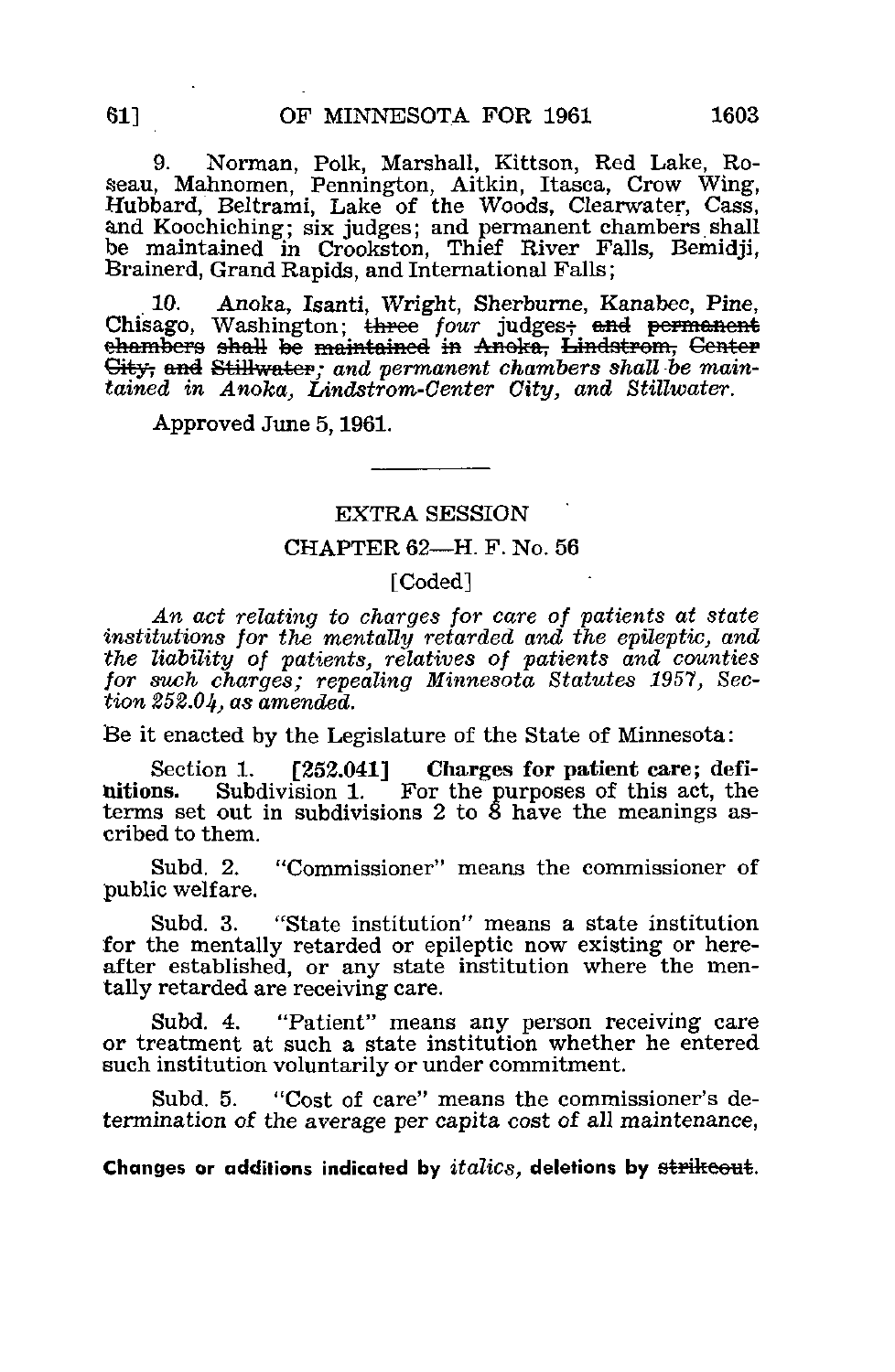treatment and expenses, other than that paid from the Minnesota State Building Fund, at the state schools and hospitals for the mentally deficient at Faribault, Cambridge and Brainerd during the fiscal year previous to the period for which billing is being made.

Subd. 6. "Relatives" means the parents and spouse of a patient, in that order of liability for cost of care.

Subd. 7. "Patient's county" means the county of the patient's legal, settlement for poor relief purposes at the time of admission to a state institution, or if he has no such legal settlement in this state, it means the county of commitment, except that where a patient with no such legal settlement is committed while serving a sentence at a penal institution, it means the county from which he was sentenced.

Subd. 8. "County welfare boards" means the welfare board of the patient's county as defined in Subdivision 7 and any other county welfare board possessing information regarding, or requested by the commissioner to investigate, the financial circumstances of a patient or his relatives.

Sec. 2. [252.042] Determination of liability of patient or relatives. The county welfare boards shall in-The county welfare boards shall investigate the financial circumstances of each patient and his relatives and shall report thereon to the commissioner. The commissioner shall make such further investigation as he deems necessary and shall determine, and as circumstances require he may redetermine, what part of the cost of care the patient is able to pay, if any. If, in the opinion of the commissioner, the patient is unable to pay the full cost of care, he shall make a like determination as to the ability of the relatives to pay the charge provided in section 3 hereof. Such determinations shall be conclusive in any action to enforce payment of the cost of care unless appealed from as hereinafter provided. Responsibility under this section shall not apply to those relatives with an income of less than \$4000 per year.

Sec. 3. [252.043] Order to pay; limitations upon liability. The commissioner shall issue an order to the The commissioner shall issue an order to the patient or the guardian of his estate, if there be one, and relatives determined able to pay requiring them to pay monthly to the State of Minnesota the amounts so determined, the total of which shall not exceed the full cost of care. Such order shall specifically state that the commissioner's determinations shall be conclusive unless appealed from

Changes or additions indicated by  $italics$ , deletions by  $\frac{strikcost}{}$ .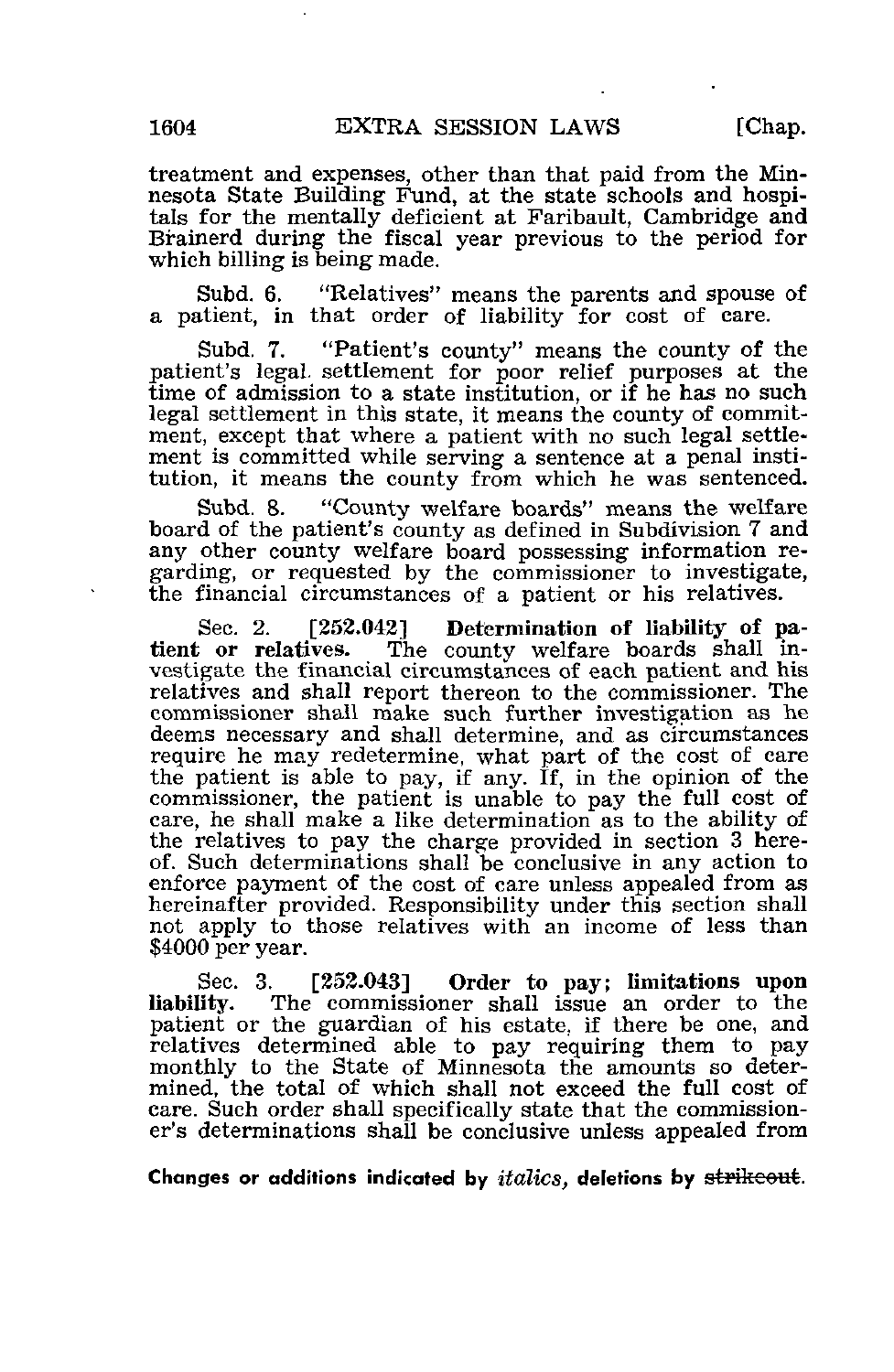as herein provided. In no case shall the relatives be ordered to pay more for each patient than \$10 per month of the cost of care but payments in excess of \$10 per month may be accepted by the commissioner. No relative shall be liable for the cost of care given a patient at a state institution for the mentally deficient or epileptic after such patient has reached the age of 21 years. When a patient or relative fails to pay the amount due hereunder the Attorney General, upon request of the commissioner, may institute, or direct the appropriate county attorney to institute, civil action to recover such amount with interest.

Sec. 4. [252.044] Liability of estate of deceased patient. Upon death of a patient or former patient. the Upon death of a patient or former patient, the total cost of care from the effective date of this act, regardless of the amount the patient was ordered to pay, less the amount actually paid toward the cost of care by the patient or his relatives, shall be allowed as a claim against the estate of such patient or former patient by the court having.jurisdiction to probate the estate. All proceeds collected by the state in such case shall be divided between the state and county in proportion to the cost of care each has borne.

Sec. 5.  $[252.045]$  Patient's county; payment to state: reimbursement. The patient's county shall pay The patient's county shall pay quarterly to the State of Minnesota \$10 for each month or portion thereof the patient spends at the state institution. Any portion of said amount actually received by the State of Minnesota from the patient and his relatives shall be reimbursed to said county. The county shall not be entitled to reimbursement therefor from the patient, his estate or his relatives, except as provided herein. Each quarter the commissioner shall notify each county of the amount due under this section.

Sec. 6. [252.046] Review. The commissioner shall establish a procedure for hearing complaints regarding the amount of charges. Any patient or relative aggrieved by an order of the commissioner hereunder may appeal from such order to the district court of the county in which he resides by serving notice of such appeal on the commissioner and filing the notice, with proof of service thereof, in the office of the clerk of the district court of such county within 30 days from the date the order was mailed or such later date not exceeding one year from date of mailing as permitted by order of such court. Such appeal may be brought on for hearing by the appellant or the commissioner upon ten days'

Changes or additions indicated by *italics*, deletions by strikeout.